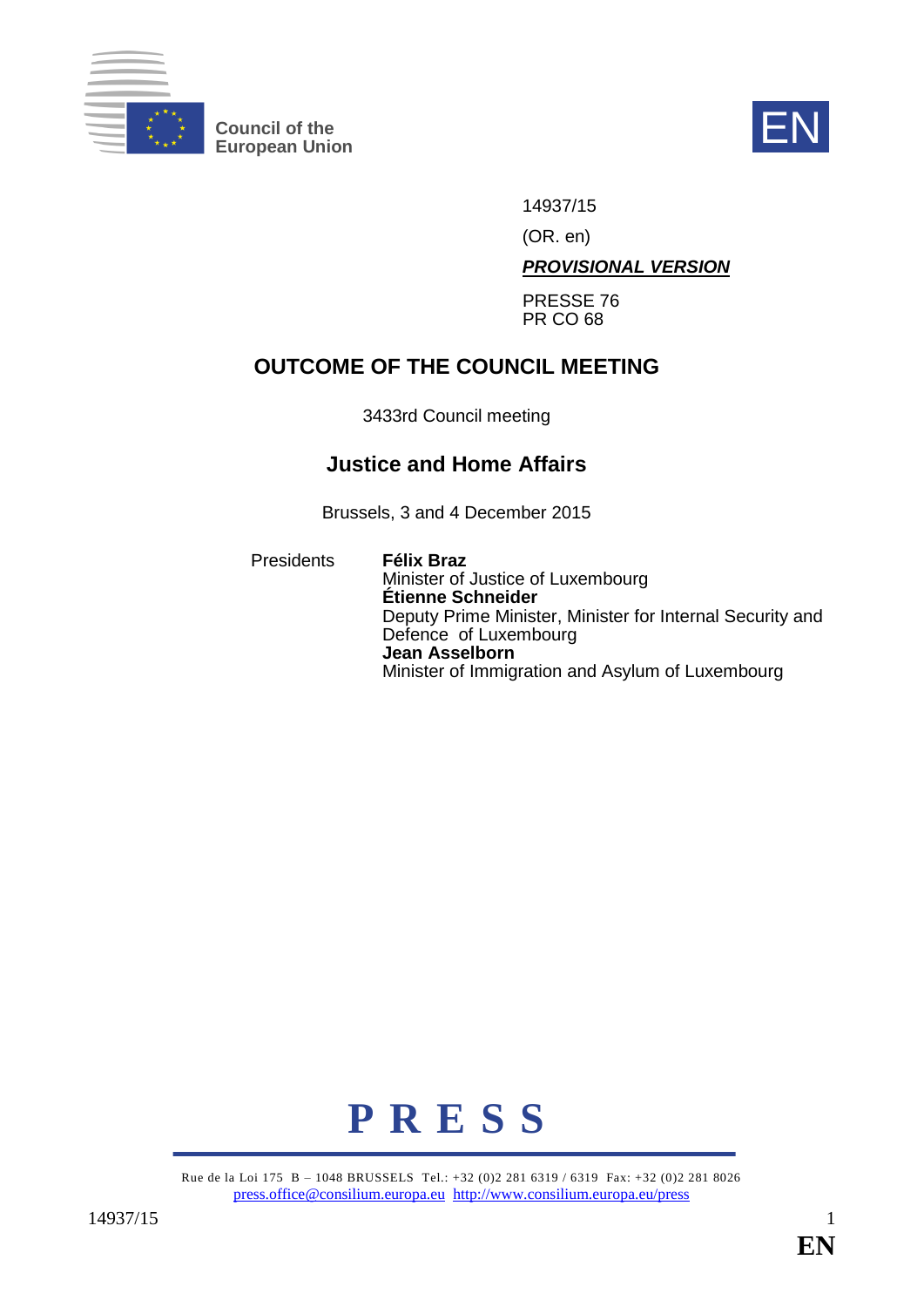# **CONTENTS<sup>1</sup>**

### **ITEMS DEBATED**

| Matrimonial property regimes and property consequences of registered partnerships 5 |
|-------------------------------------------------------------------------------------|
|                                                                                     |
| Migratory crisis: Aspects of judicial cooperation and the fight against xenophobia5 |
|                                                                                     |
|                                                                                     |
|                                                                                     |
|                                                                                     |
|                                                                                     |
|                                                                                     |
|                                                                                     |
|                                                                                     |
|                                                                                     |
|                                                                                     |
|                                                                                     |

<sup>&</sup>lt;sup>1</sup> • Where declarations, conclusions or resolutions have been formally adopted by the Council, this is indicated in the heading for the item concerned and the text is placed between quotation marks.

Documents for which references are given in the text are available on the Council's Internet site (http://www.consilium.europa.eu).

Acts adopted with statements for the Council minutes which may be released to the public are indicated by an asterisk; these statements are available on the Council's Internet site or may be obtained from the Press Office.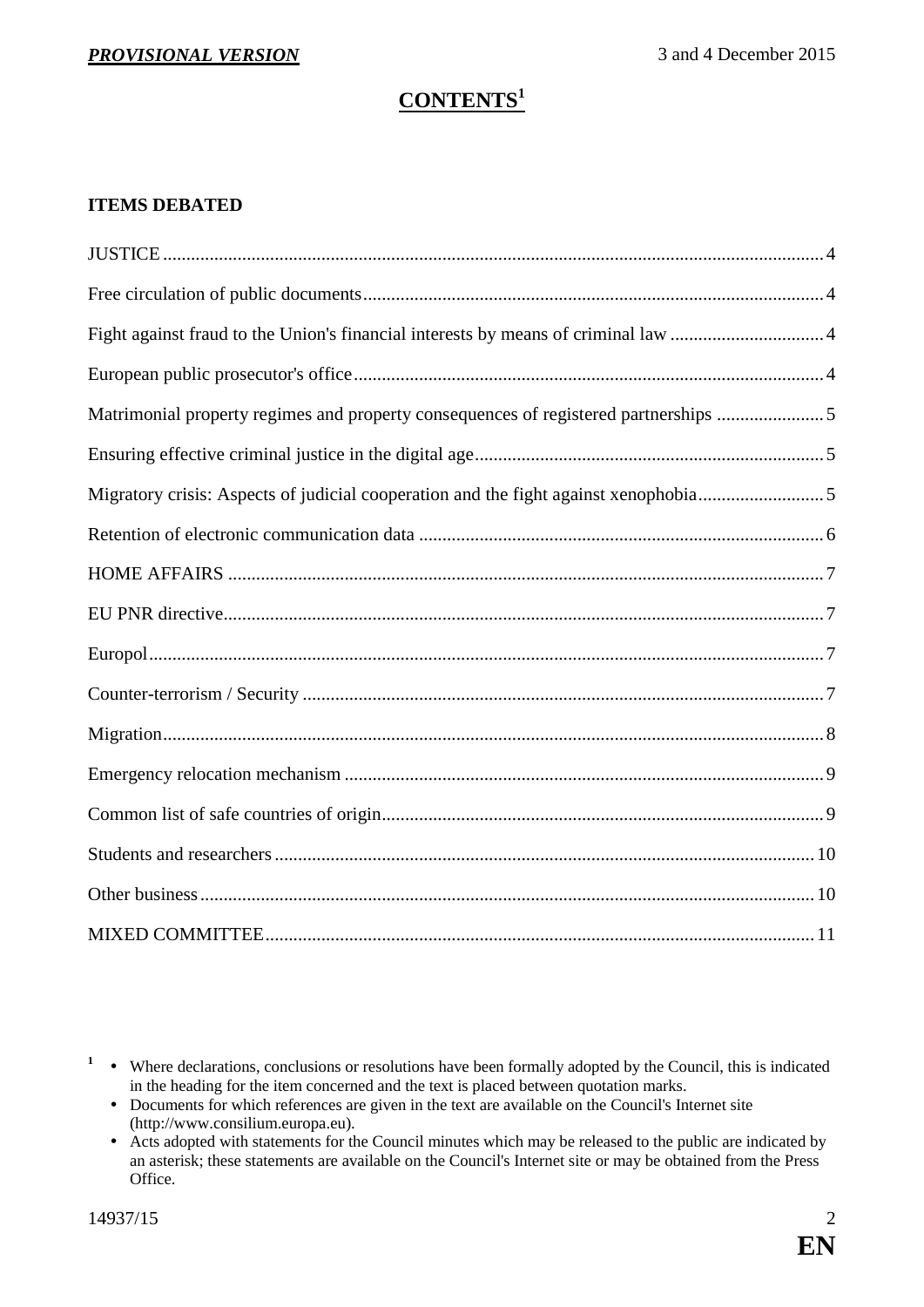## **OTHER ITEMS APPROVED**

### *JUSTICE AND HOME AFFAIRS*

| <b>GENERAL AFFAIRS</b>             |  |  |  |
|------------------------------------|--|--|--|
|                                    |  |  |  |
|                                    |  |  |  |
| <b>FOREIGN AFFAIRS</b>             |  |  |  |
|                                    |  |  |  |
| COMMON SECURITY AND DEFENCE POLICY |  |  |  |
|                                    |  |  |  |
| <b>AGRICULTURE</b>                 |  |  |  |
|                                    |  |  |  |
|                                    |  |  |  |
| <b>ENERGY</b>                      |  |  |  |
|                                    |  |  |  |
|                                    |  |  |  |
| <b>ENVIRONMENT</b>                 |  |  |  |
|                                    |  |  |  |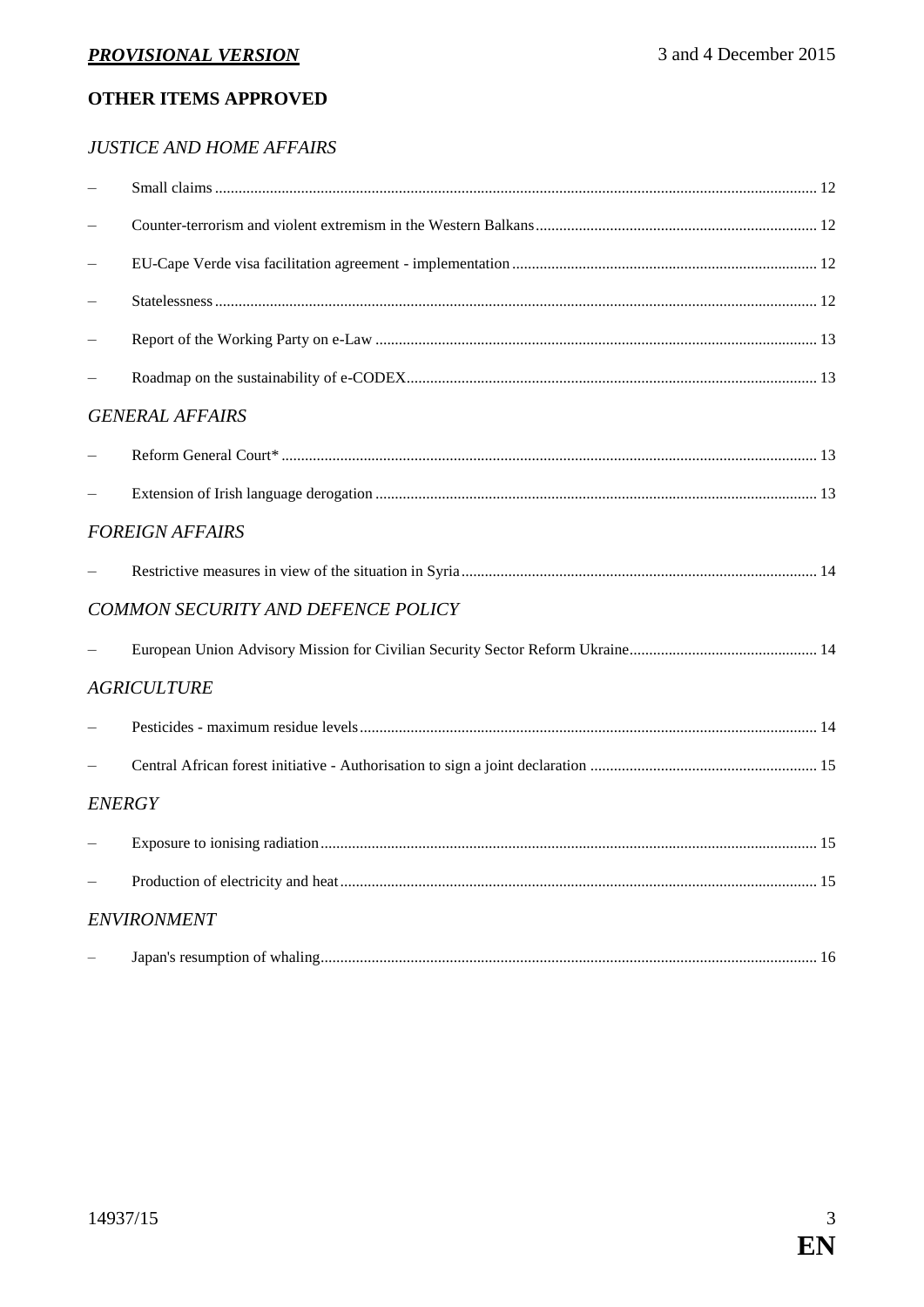### **ITEMS DEBATED**

### <span id="page-3-0"></span>**JUSTICE**

### <span id="page-3-1"></span>**Free circulation of public documents**

The Council confirmed the political agreement reached on a regulation which will facilitate the free movement of citizens by simplifying the requirements for presenting certain public documents in the EU.

The regulation aims at simplifying the procedures for the cross-border presentation of public documents related to civil status matters, such as births, deaths, marriages and registered partnerships, and public documents certifying the absence of a criminal record. The regulation also covers public documents which EU citizens may be required to present when they wish to vote and/or stand as candidates in elections to the European Parliament or in municipal elections.

On 21 October 2015, the Permanent Representatives Committee (Coreper) already [approved the](http://www.consilium.europa.eu/en/press/press-releases/2015/10/21-free-circulation-public-documents/)  [compromise package](http://www.consilium.europa.eu/en/press/press-releases/2015/10/21-free-circulation-public-documents/) agreed with the European Parliament.

### <span id="page-3-2"></span>**Fight against fraud to the Union's financial interests by means of criminal law**

The Council took stock of [progress made](http://data.consilium.europa.eu/doc/document/ST-14281-2015-INIT/en/pdf) on a proposal for a Directive on the fight against fraud to the Union's financial interests by means of criminal law.

#### <span id="page-3-3"></span>**European public prosecutor's office**

The Council provisionally agreed on certain articles of the draft regulation establishing the European public prosecutor's office (EPPO).

The [agreement](http://data.consilium.europa.eu/doc/document/ST-14718-2015-INIT/en/pdf) covers articles 17-23 and 28a (partly) of the draft regulation.

Articles 17, 19, 20, 22a and 28a(2a, 2b and 2c) cover issues related to the competence and exercise of the competence of EPPO. Article 18, 22 and 23 include important provisions on territorial and personal competence of the office, as well as on the initiation and conducting of investigations.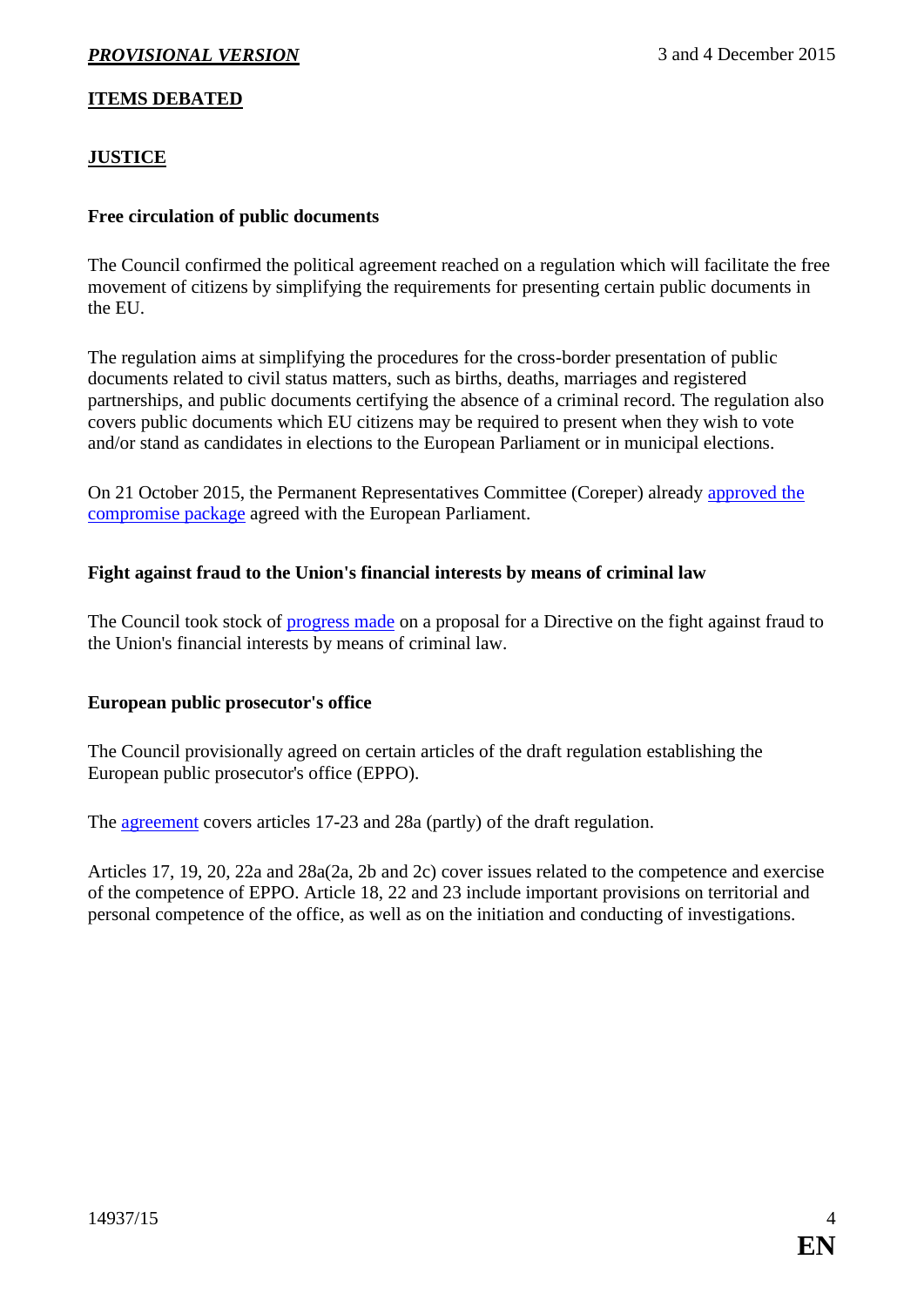The proposed regulation is aimed at helping combat crimes against the EU's financial interests by introducing a European Public Prosecutor's Office with competence in that area. The legal basis and the rules for setting up the EPPO are laid down in article 86 of the Treaty on the Functioning of the European Union (TFEU). The proposed regulation requires the unanimous support in the Council which adopts it after having obtained the consent of the European Parliament.

The Commission presented its **proposal** on 17 July 2013.

### <span id="page-4-0"></span>**Matrimonial property regimes and property consequences of registered partnerships**

The Council could not reach a political agreement by unanimity on both the regulations on matrimonial property regimes and the regulation on the property consequences of registered partnerships.

During the debate, many delegations stressed the importance of these regulations for the daily life of EU citizens. It was also said that the regulations would have left untouched the underlying institutions of marriage and partnership, which remained matters that were defined by the national laws of the member states. Nothing in these regulations would have obliged member states to introduce the institution of registered partnership into their national law.

After the debate, the Presidency noted that a EU-wide agreement in relation to both regulations could not be reached within a reasonable period of time. Many delegations expressed their readiness to favourably consider the establishment of an enhanced cooperation on the matters covered by the regulations.

For more information see [background brief.](http://www.consilium.europa.eu/en/meetings/jha/2015/12/Background_EN_pdf/)

### <span id="page-4-1"></span>**Ensuring effective criminal justice in the digital age**

The Council had a discussion on the possible way forward in addressing the challenges related to the collection and use of electronic evidence in criminal proceeding on the basis of a [document](http://data.consilium.europa.eu/doc/document/ST-14369-2015-INIT/en/pdf) prepared by the Presidency.

Ministers indicated that all the issues set out in the document should be addressed as a matter of priority.

### <span id="page-4-2"></span>**Migratory crisis: Aspects of judicial cooperation and the fight against xenophobia**

The Council took note of a [progress report](http://data.consilium.europa.eu/doc/document/ST-14716-2015-INIT/en/pdf) on the actions related to judicial cooperation and the fight against xenophobia, which were defined by the Council on 9 October 2015 as priorities to tackle the migration crisis.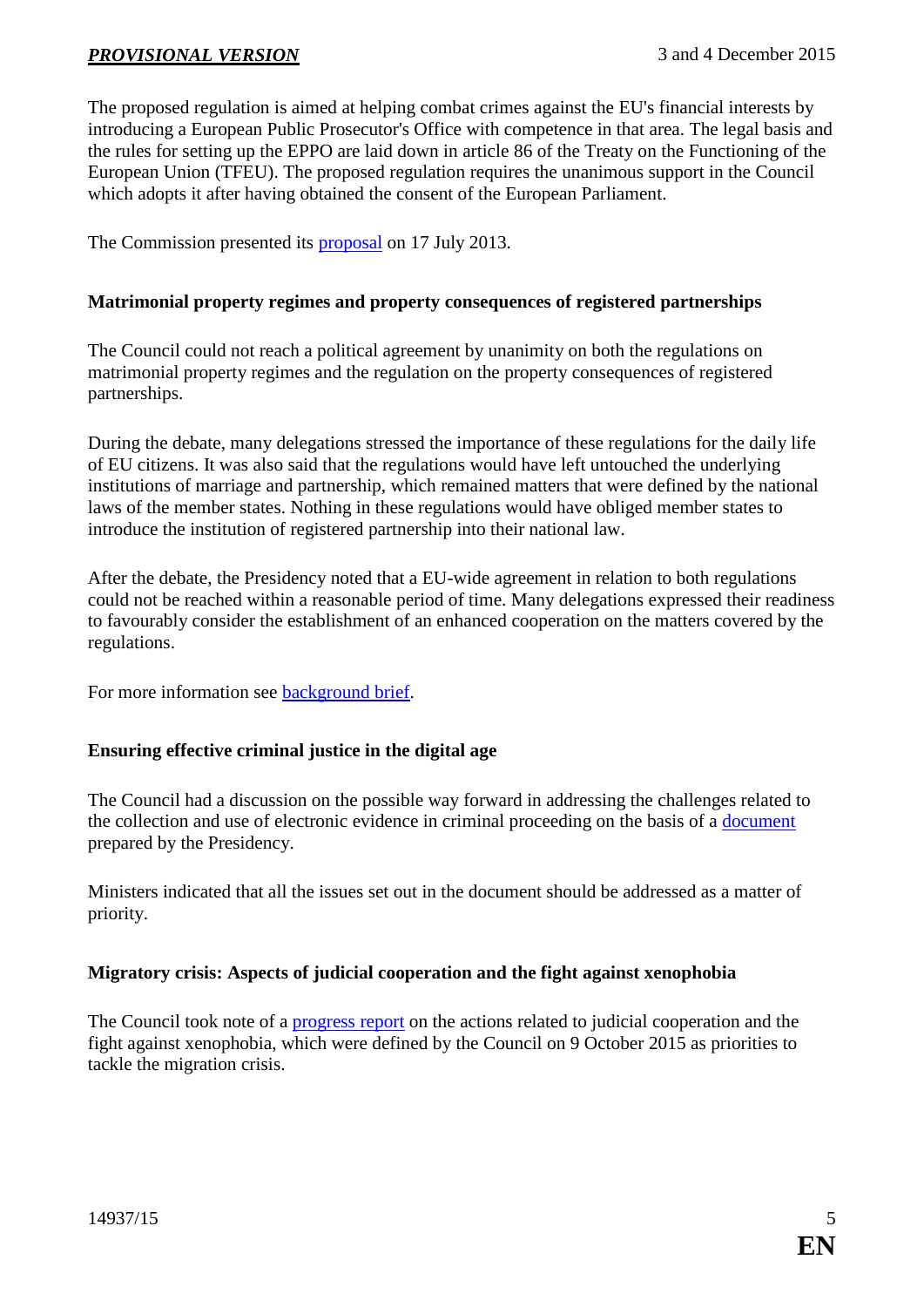### <span id="page-5-0"></span>**Retention of electronic communication data**

The Council had a general discussion on the consequences of the invalidation of the Data Retention Directive<sup>1</sup>, on the basis of a <u>document</u> prepared by the Presidency.

All member states considered that retaining bulk electronic communication data in a generalized manner is still allowed. A majority of delegations also considered that an EU-wide approach has to be considered in order to put an end to the fragmentation of the legal framework on data retention across the EU and invited the Commission to present a new legislative initiative whenever possible.

The Data Retention Directive obliges member states to provide for an obligation for providers of publicly available electronic communications services and of public communications networks to retain traffic and location data for a period between six months and two years, the choice of the length of the period being left to each member state in its national law.

The retention is to be performed in order to ensure that the data are available for the purpose of the investigation, detection, and prosecution of serious crime, as defined by each member state in its national law.

On 8 April 2014 the European Court of Justice rendered a [judgment](http://curia.europa.eu/juris/liste.jsf?pro=&lgrec=fr&nat=or&oqp=&dates=&lg=&language=en&jur=C%2CT%2CF&cit=none%252CC%252CCJ%252CR%252C2008E%252C%252C%252C%252C%252C%252C%252C%252C%252C%252Ctrue%252Cfalse%252Cfalse&num=C-293%252F12&td=%3BALL&pcs=Oor&avg=&page=1&mat=or&jge=&for=&cid=256702) by which it invalidated this directive.

 $\mathbf{1}$ **<sup>1</sup>** Directive 2006/24/EC on the retention of data generated or processed in connection with the provision of publicly available electronic communications services or of public communications networks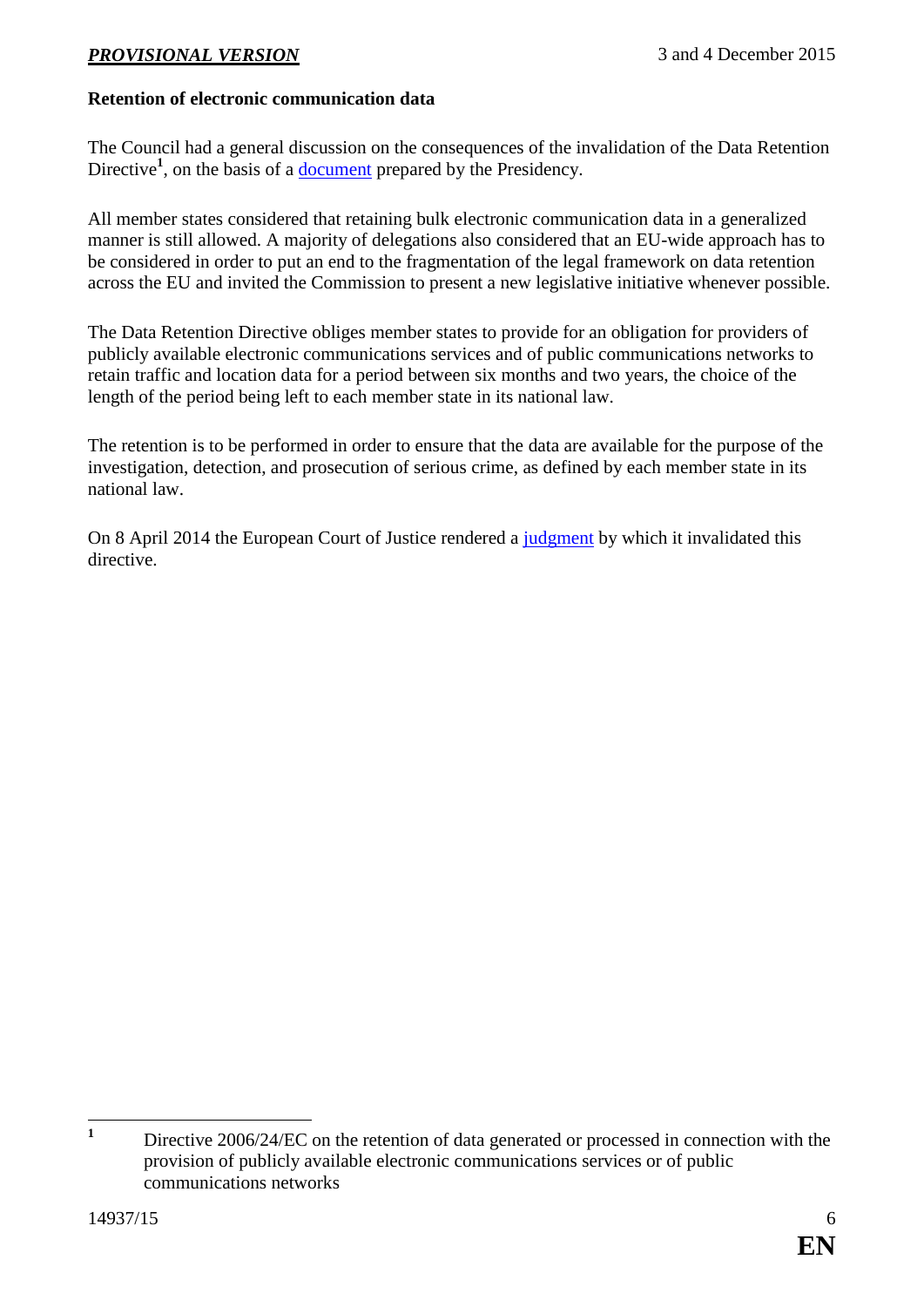### <span id="page-6-0"></span>**HOME AFFAIRS**

### <span id="page-6-1"></span>**EU PNR directive**

The Council approved the compromise text agreed with the European Parliament on the proposal for a directive on the use of PNR data for the prevention, detection, investigation and prosecution of terrorist offences and serious crime.

Under this directive, air carriers will be obliged to provide member states' authorities with the PNR data for flights entering or departing from the EU. It will also allow, but not oblige, member states to collect PNR data concerning selected intra-EU flights. Data will be stored for 6 months, after which it will be masked out and stored for another four years and a half, with a strict procedure to access the full data.

For details, see [press release](http://www.consilium.europa.eu/en/press/press-releases/2015/12/04-eu-passenger-name-record-directive/)

### <span id="page-6-2"></span>**Europol**

The Council confirmed the agreement reached with the European Parliament on a proposal for a regulation on the European Agency for Law Enforcement Cooperation and Training (Europol).

For details, see [press release.](http://www.consilium.europa.eu/en/press/press-releases/2015/12/04-updated-rules-for-europol/)

### <span id="page-6-3"></span>**Counter-terrorism / Security**

Ministers**<sup>1</sup>** were briefed by the Presidency, the Commission and the EU Counter-terrorism Coordinator about the implementation of measures regarding counterterrorism, following the statement by EU leaders on 12 February 2015.

Ministers underlined the importance of accelerating the implementation of all areas covered by the statement on counter-terrorism issued by the Members of the European Council of 12 February 2015, highlighted the importance of the Conclusions of 20 November in this regard, and in particular of the following measures: EU Passenger Name Record (PNR) directive, firearms, controls of external borders, information sharing, terrorist financing, criminal justice response to terrorism, prevention of radicalization and safeguarding our values as well as cooperating with our international partners.

1

**<sup>1</sup>** Exceptionally, in the presence of the Associated States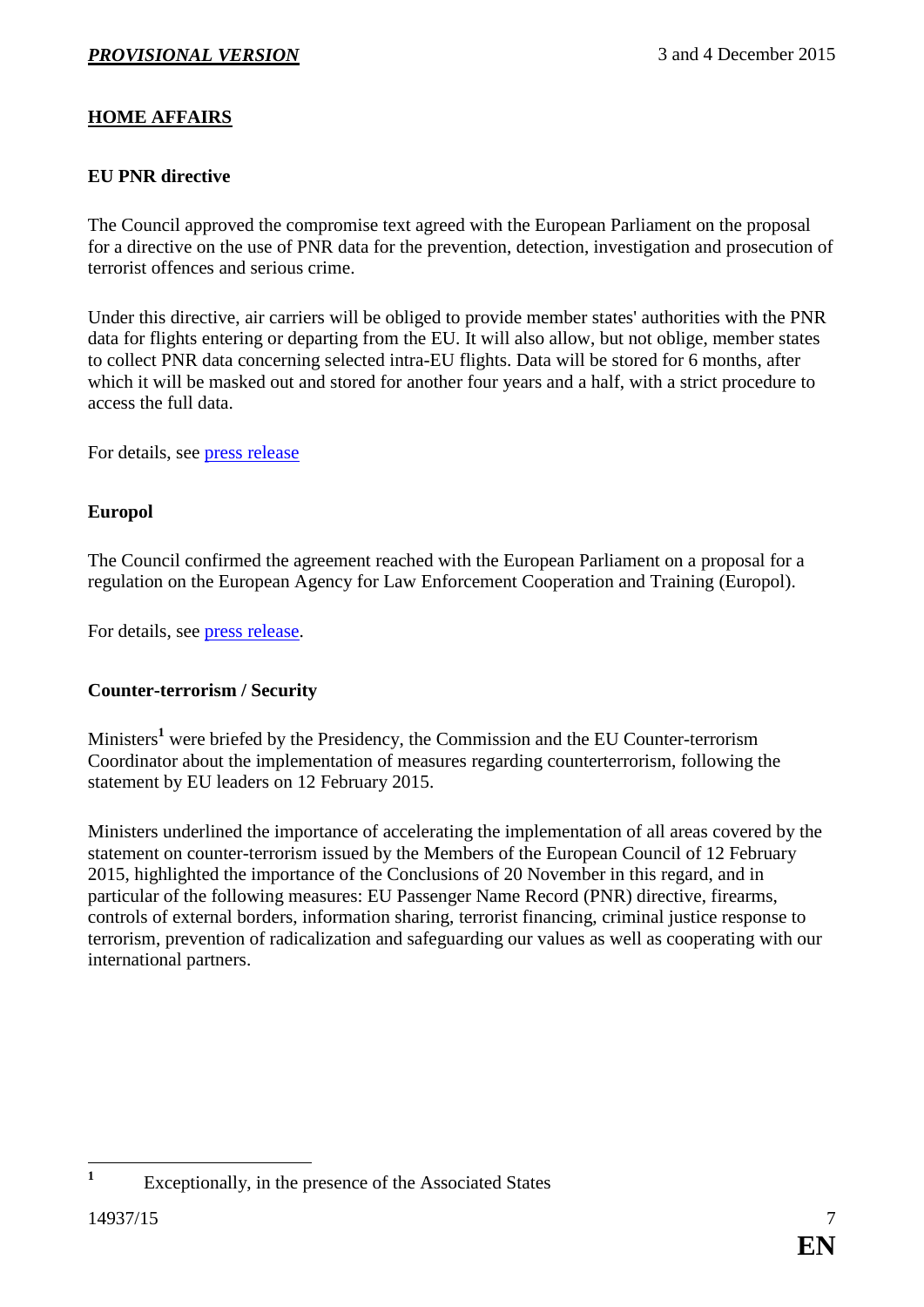Following the tragic terrorist attacks in Paris, justice and home affairs ministers already met in Brussels on 20 November 2015 to ensure the follow-up of existing measures and discussed how to strengthen the EU response by adopting a set of [conclusions.](http://www.consilium.europa.eu/en/press/press-releases/2015/11/20-jha-conclusions-counter-terrorism/) The same day, they also adopted conclusions on the enhancing the Criminal Justice Response to Radicalization leading to terrorism and violent extremism.

For more information: [Council website: Response to foreign terrorist fighters and recent terrorist attacks in Europe](http://www.consilium.europa.eu/en/policies/fight-against-terrorism/foreign-fighters/)

The Council took note of a report on the implementation of the Renewed European Union Internal [Security Strategy,](http://data.consilium.europa.eu/doc/document/ST-9798-2015-INIT/en/pdf) adopted in June 2015.

#### <span id="page-7-0"></span>**Migration**

Home affairs ministers were briefed by the Commission, Frontex, EASO and eu-LISA on the migration situation. The Greek and Italian ministers provided further information on recent developments in their countries.

The Presidency reported on the contribution to managing to migration flows provided during the last weeks through the Integrated Political Crisis Response (IPCR) arrangements, which was activated by the Presidency in full mode on [9 November 2015.](http://www.consilium.europa.eu/en/meetings/jha/2015/11/09/) The Presidency also made a number of suggestions for the purpose of protecting the integrity of the Schengen area.

Ministers held a broad discussion on the basis of this information and on the progress made in implementing the most recent EU measures.

Ministers took note that Greece had decided to activate the EU Civil Protection Mechanism to benefit from material support to help cope with the influx of refugees and asylum seekers in the country, had agreed an operational plan with Frontex for a new operation at the Greek border with the former Yugoslav Republic of Macedonia, where the agency will assist with the registration of migrants, and had made a formal request for the deployment of a Rapid Border Intervention Team operation to provide border guard support at is external border in the Aegean islands. Several ministers in particular underlined that the setting up and operation of hotspots, and the temporary relocation scheme was still not working properly, and progress on that was urgently needed. The importance of making progress in the dialogues with third countries was also referred to.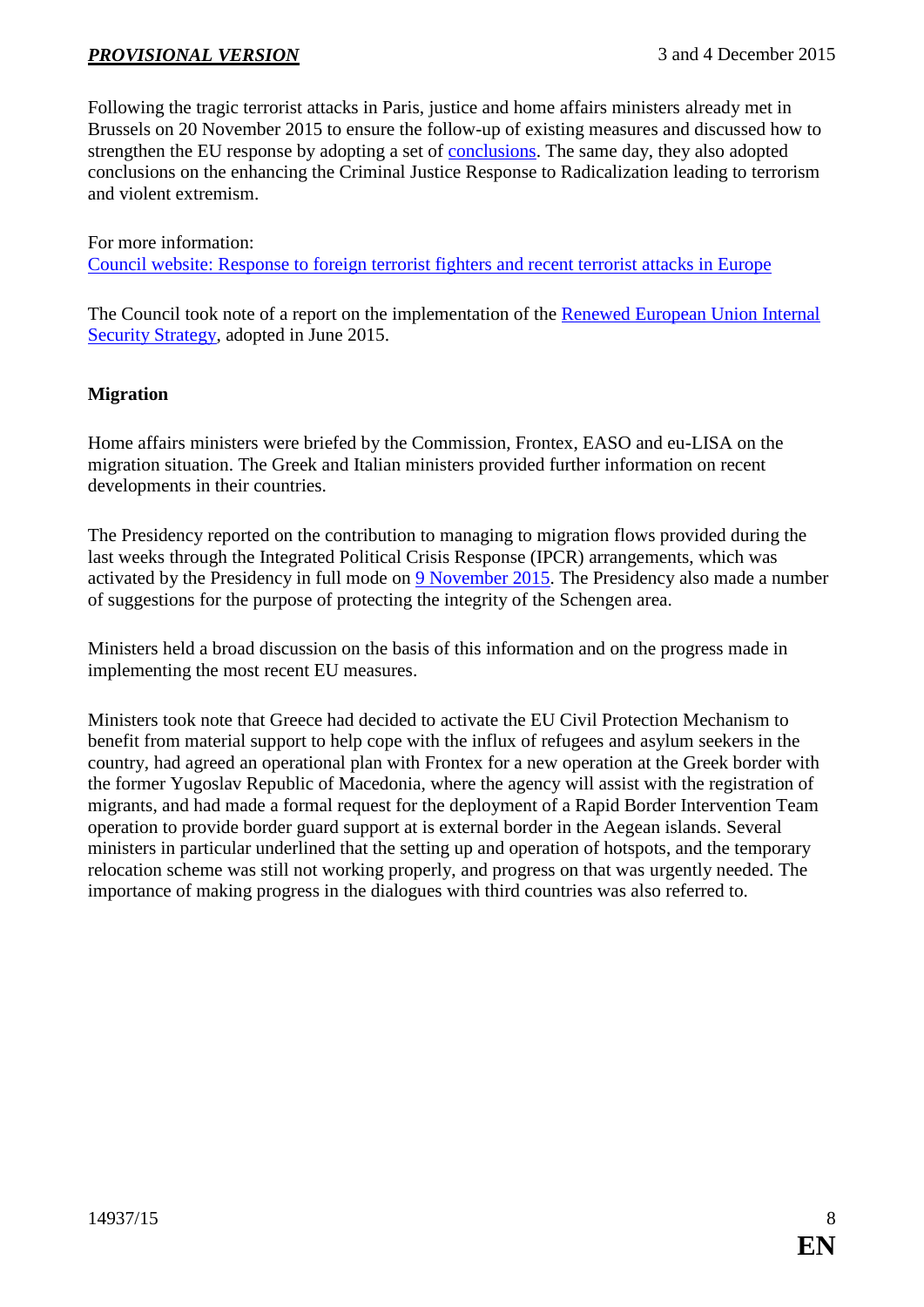The suggestions made by the Presidency regarding the integrity of the Schengen area, which addressed the need for more consultations between member States before the temporary reintroduction of internal border controls, for better securing external borders, for increasing checks regarding illegal immigration inside the Schengen area and for addressing serious deficiencies in external border controls, were broadly supported.

Ministers reconfirmed their commitment to fully apply the procedures for information sharing on temporary reintroduction of border controls at the internal borders. In particular, in the case of persistent serious deficiencies relating to the external border controls, the Commission should consider presenting a proposal for a Council recommendation in accordance with article 26 of the Schengen Borders Code to extend the period of reintroduction of internal border control to a total maximum of two years. The Presidency in that regard underlined the urgency in taking the necessary measures regarding the Western Balkan route, from outside the EU to destination countries inside the EU.

For more information:

[Council website: Finding solutions to migratory pressures](http://www.consilium.europa.eu/en/policies/migratory-pressures/)

#### <span id="page-8-0"></span>**Emergency relocation mechanism**

The Council was briefed by the Presidency on the [progress of discussions](http://data.consilium.europa.eu/doc/document/ST-14513-2015-INIT/en/pdf) on a regulation establishing an emergency relocation mechanism and amending the Dublin regulation.

The proposal introduces a relocation mechanism with a view to structurally deal with crisis situations in any member state generated by large and disproportionate inflow of persons and achieve a fair sharing of responsibilities between member states in times of crisis, involving a derogation from the criteria for allocating responsibility contained in the Dublin regulation

The Commission presented its **proposal** in September 2015.

#### <span id="page-8-1"></span>**Common list of safe countries of origin**

The Council was briefed by the presidency on the progress of discussions on a regulation establishing an EU common list of safe countries of origin for the purposes of directive 2013/32/EU on common procedures for granting and withdrawing international protection.

Directive 2013/32/EU enables member states to apply specific procedural rules, in particular accelerated and border procedures, where the applicant is a national of a country that has been designated as safe country of origin by national law.

The Commission presented its [proposal](http://www.consilium.europa.eu/register/en/content/out/?typ=SET&i=ADV&RESULTSET=1&DOC_ID=11845%2F15&DOS_INTERINST=&DOC_TITLE=&CONTENTS=&DOC_SUBJECT=&DOC_SUBTYPE=&DOC_DATE=&document_date_single_comparator=&document_date_single_date=&document_date_from_date=&document_date_to_date=&MEET_DATE=&meeting_date_single_comparator=&meeting_date_single_date=&meeting_date_from_date=&meeting_date_to_date=&DOC_LANCD=EN&ROWSPP=25&NRROWS=500&ORDERBY=DOC_DATE+DESC) in September 2015.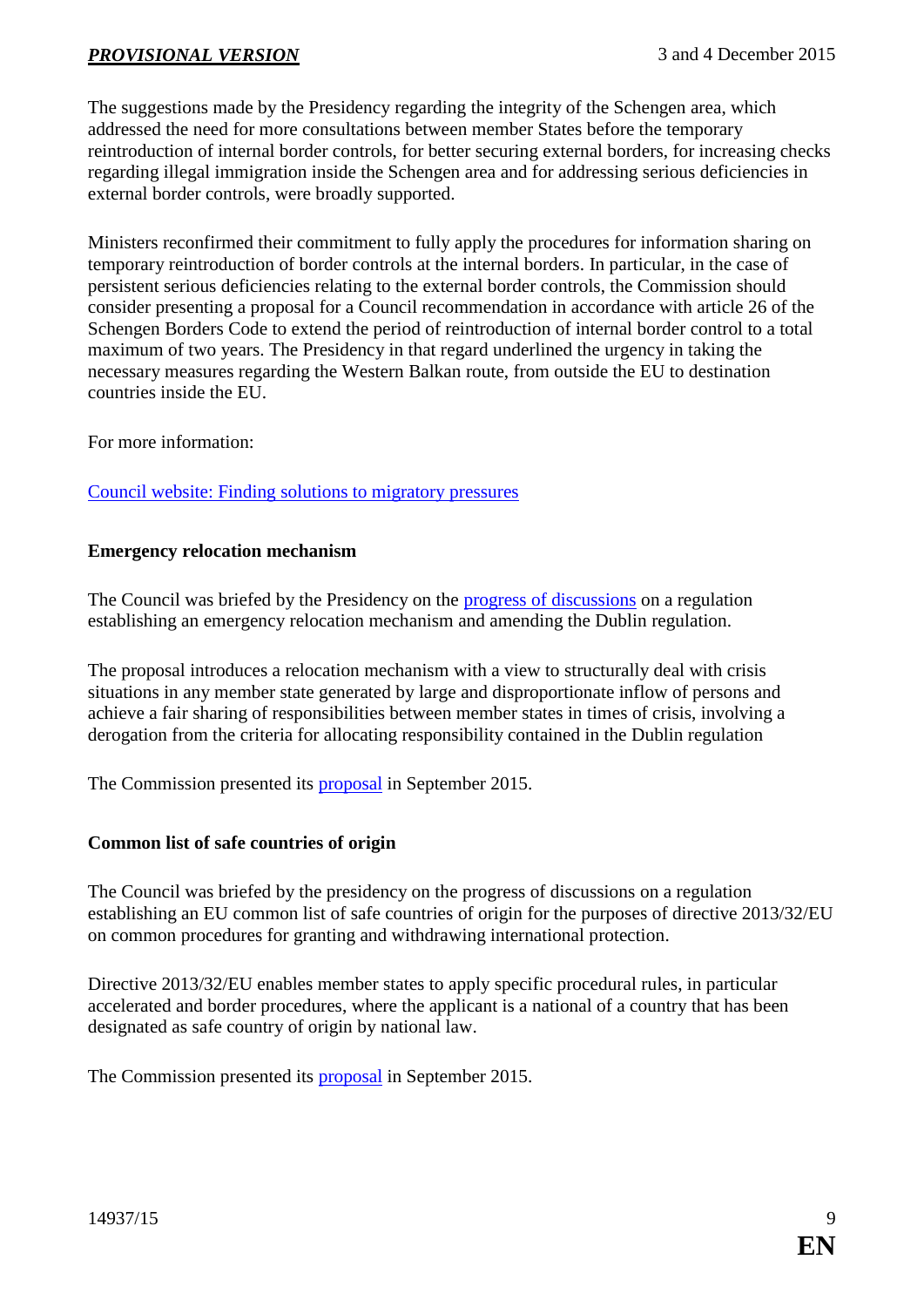### <span id="page-9-0"></span>**Students and researchers**

The Council confirmed the agreement reached with the European Parliament on a proposal for a directive on the conditions of entry and residence of third-country nationals for the purposes of research, studies, pupil exchange, remunerated and unremunerated training, voluntary service and au pairing.

This directive aims to promote the EU as a world centre of excellence for studies and training. It provides harmonised conditions of entry and residence in the EU for third-country researchers, students, trainees and volunteers taking part in the European voluntary service. It also improves the situation of researchers and students in aspects including mobility, entry of family members or access to work.

For more information:

Press release - [New EU rules for third-country researchers and students: Council confirms deal with](http://www.consilium.europa.eu/en/press/press-releases/2015/11/26-third-country-students-researchers/)  [EP](http://www.consilium.europa.eu/en/press/press-releases/2015/11/26-third-country-students-researchers/)

#### <span id="page-9-1"></span>**Other business**

The Council was informed about the state of play of a number of legislative proposals.

The Commission informed the Council on the outcome of the EU-US JHA Ministerial meeting on 13 November 2015 and on the renewed framework for transatlantic data.

The Presidency informed the Council on the upcoming EU-Western Balkans ministerial forum that will take place on 7 and 8 December 2015. It also informed the Council on the results of the Valletta Summit, that took place on 11 and 12 November 2015.

The Danish delegation informed ministers about the results of the referendum that took place in the country on 3 December 2015.

The Netherlands delegation informed ministers on the work program of the incoming Presidency.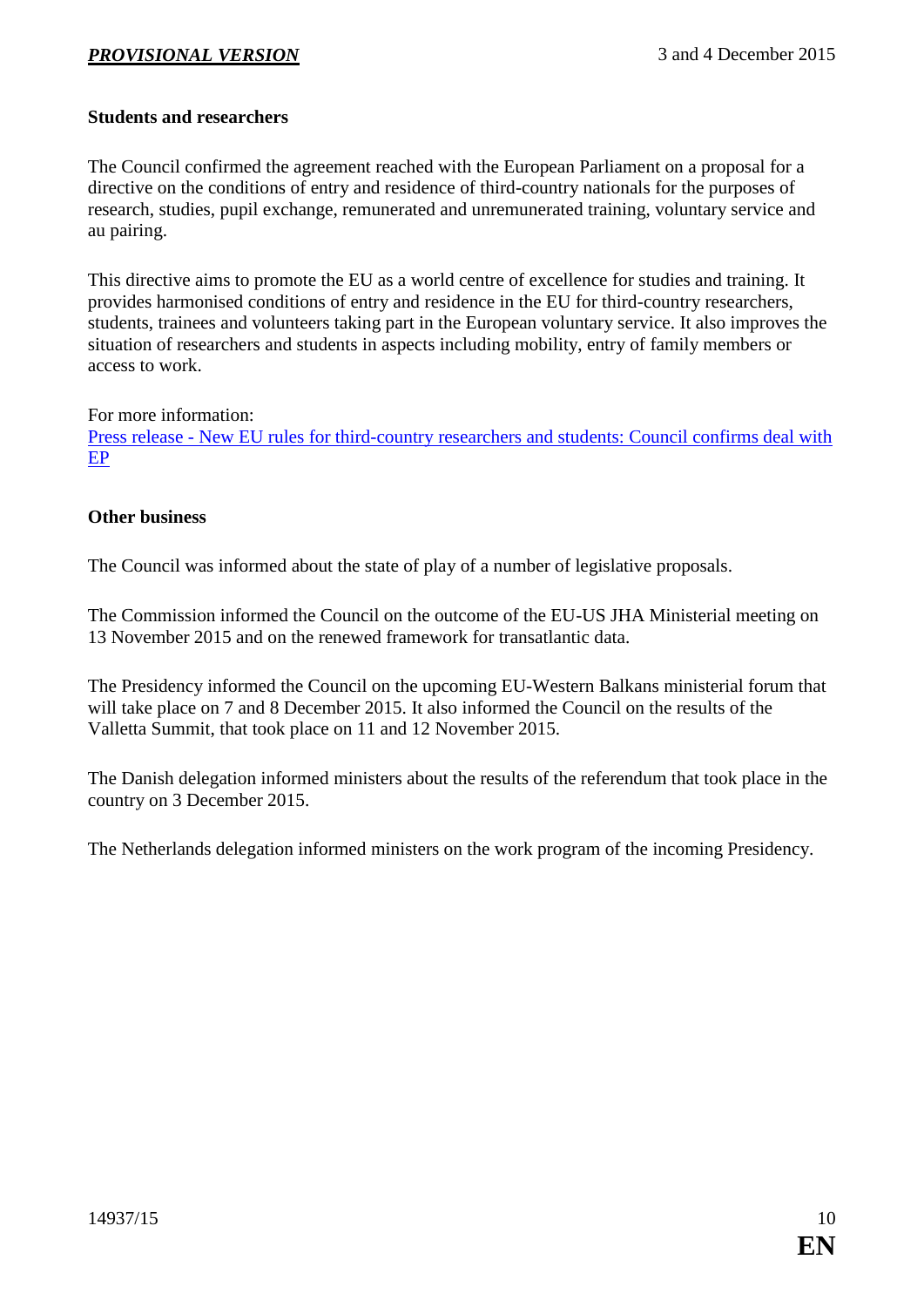### <span id="page-10-0"></span>**MIXED COMMITTEE**

The Council in the Mixed Committee format (the EU plus Norway, Iceland, Liechtenstein and Switzerland) discussed the following items:

### **Migration**

Se item above.

### **Other business**

The committee was informed about the state of play of a number of legislative proposals.

The Estonian delegation informed ministers about the Integrated Border Management Concept.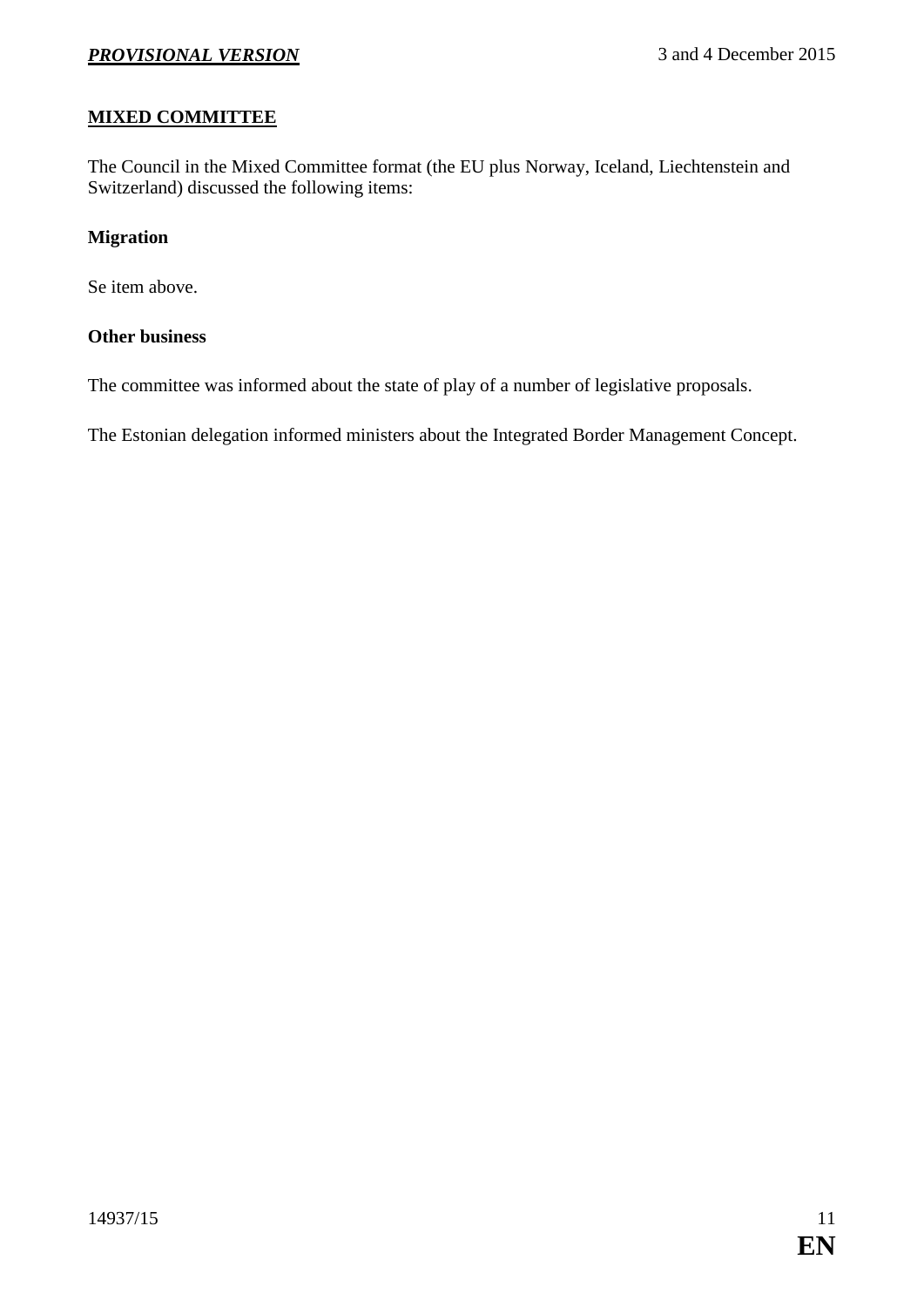### **OTHER ITEMS APPROVED**

### *JUSTICE AND HOME AFFAIRS*

#### <span id="page-11-0"></span>**Small claims**

The Council adopted a [regulation](http://data.consilium.europa.eu/doc/document/PE-40-2015-INIT/en/pdf) amending the European small claims regulation and the European order for payment regulation.

The objective of the amending regulation is to make the European Small Claims Procedure more efficient, in particular by reflecting the technological progress made in the justice systems in the member states, and to make the procedure accessible in a larger number of cases, in particular for businesses.

The agreement with the European Parliament was reached in June 2015. For more information, see [press release.](http://www.consilium.europa.eu/en/press/press-releases/2015/06/29-small-claims-procedure/)

#### <span id="page-11-1"></span>**Counter-terrorism and violent extremism in the Western Balkans**

The Council adopted conclusion on the Integrative and Complementary Approach to Counter-Terrorism and Violent Extremism in the Western Balkans [\(11625/3/15 REV 3](http://www.consilium.europa.eu/register/en/content/out/?&typ=ENTRY&i=ADV&DOC_ID=ST-11625-2015-REV-3)*)*

#### <span id="page-11-2"></span>**EU-Cape Verde visa facilitation agreement - implementation**

The Council adopted common guidelines for the implementation of the agreement on facilitating the issue of short-stay visas of Cape Verde and EU citizens [\(13890/15\)](http://www.consilium.europa.eu/register/en/content/out/?&typ=ENTRY&i=ADV&DOC_ID=ST-13890-2015-INIT). The visa facilitation agreement entered into force on 1 December 2014. The guidelines will ensure a fully harmonised implementation of the agreement by the consulates of Cape Verde and EU member states.

[EU-Cape Verde visa facilitation agreement](http://eur-lex.europa.eu/legal-content/EN/TXT/PDF/?uri=CELEX:22013A1024(01)&from=EN)

#### <span id="page-11-3"></span>**Statelessness**

The Council and the Representatives of the Governments of the Member States adopted [conclusions](http://www.consilium.europa.eu/en/press/press-releases/2015/12/04-council-adopts-conclusions-on-statelessness/) on Statelessness.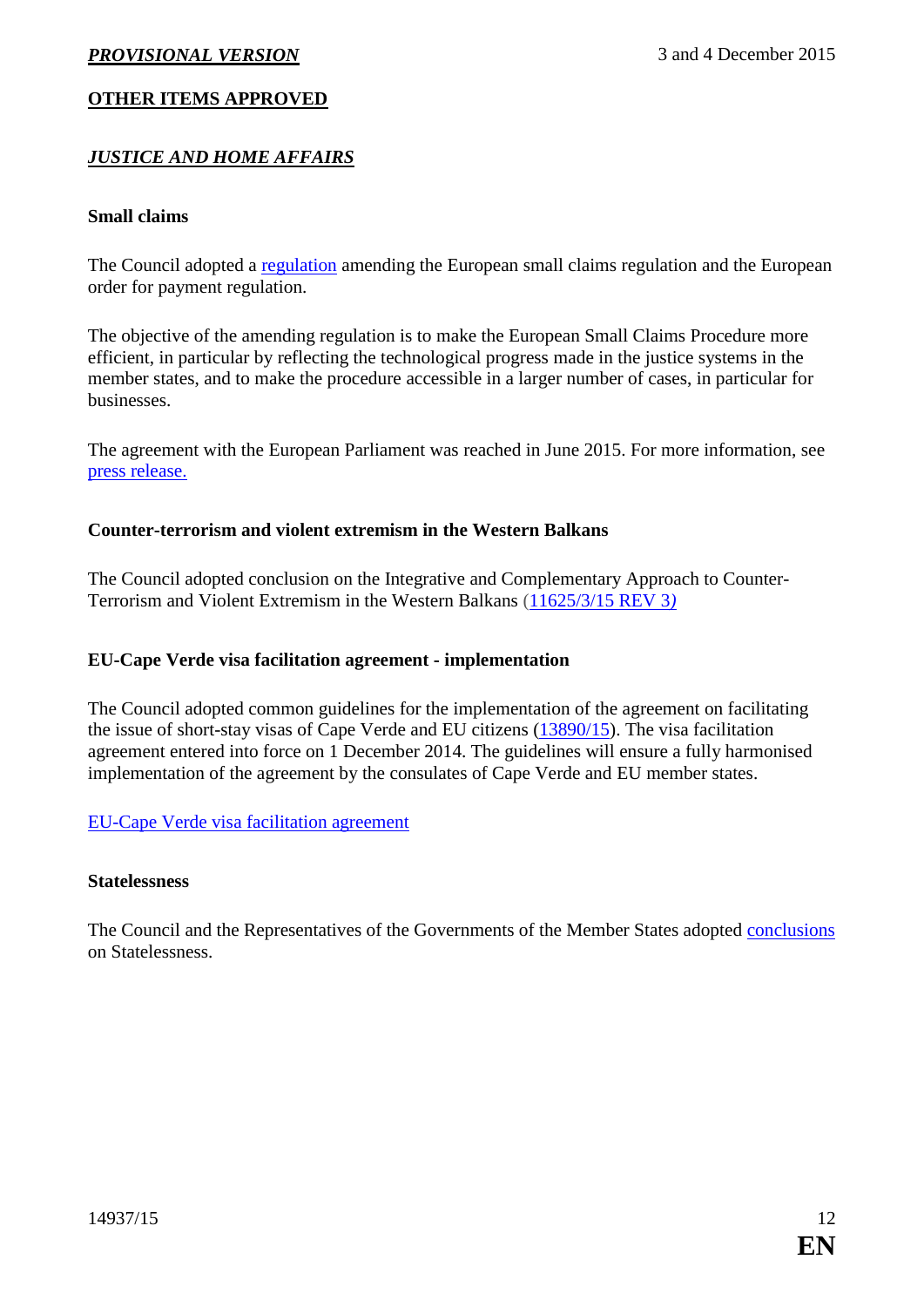### <span id="page-12-0"></span>**Report of the Working Party on e-Law**

The Council took note of the report of the Working Party on e-Law (e-Justice). [\(14206/15\)](http://www.consilium.europa.eu/register/en/content/out/?&typ=ENTRY&i=ADV&DOC_ID=ST-14206-2015-INIT)

#### <span id="page-12-1"></span>**Roadmap on the sustainability of e-CODEX**

The Council adopted the roadmap on the sustainability of e-CODEX [\(14208/15\)](http://www.consilium.europa.eu/register/en/content/out/?&typ=ENTRY&i=ADV&DOC_ID=ST-14208-2015-INIT). The Council confirmed the importance of a new co-financed project covering the maintenance of the e-CODEX assets.

### *GENERAL AFFAIRS*

#### <span id="page-12-2"></span>**Reform General Court\***

The Council adopted a [regulation](http://data.consilium.europa.eu/doc/document/PE-62-2015-INIT/en/pdf) reforming the General Court [\(14188/15 ADD 1](http://data.consilium.europa.eu/doc/document/ST-14188-2015-ADD-1/en/pdf) + [ADD 2\)](http://data.consilium.europa.eu/doc/document/ST-14188-2015-ADD-2/en/pdf). The aim of the reform is to enable the General Court to face an increasing workload and to ensure that legal redress in the EU is guaranteed within a reasonable time. The Belgian and Netherlands delegations abstained, and the UK delegation voted against.

For details, see [press release.](http://www.consilium.europa.eu/en/press/press-releases/2015/12/03-eu-court-of-justice-general-court-reform/)

#### <span id="page-12-3"></span>**Extension of Irish language derogation**

The Council adopted a [regulation](http://data.consilium.europa.eu/doc/document/ST-14402-2015-INIT/en/pdf) extending the Irish language derogation in the EU institutions for a further five years from 1 January 2017 with a view to ending it on 31 December 2021. At the same time the regulation narrows the scope of the derogation over the same period.

Regulation 920/2005 accords Irish the status of official language and working language of the EU institutions. However, for practical reasons and on a transitional basis the regulation establishes a derogation according to which, during a five-year period the institutions are obliged to draft or translate into Irish only those regulations adopted jointly by the European Parliament and the Council. The derogation has been extended for another five-year period from 1 January 2012. From 1 January 2017 onwards the obligation to draft or translate into Irish is gradually extended to other documents than regulations jointly adopted by the Parliament and the Council.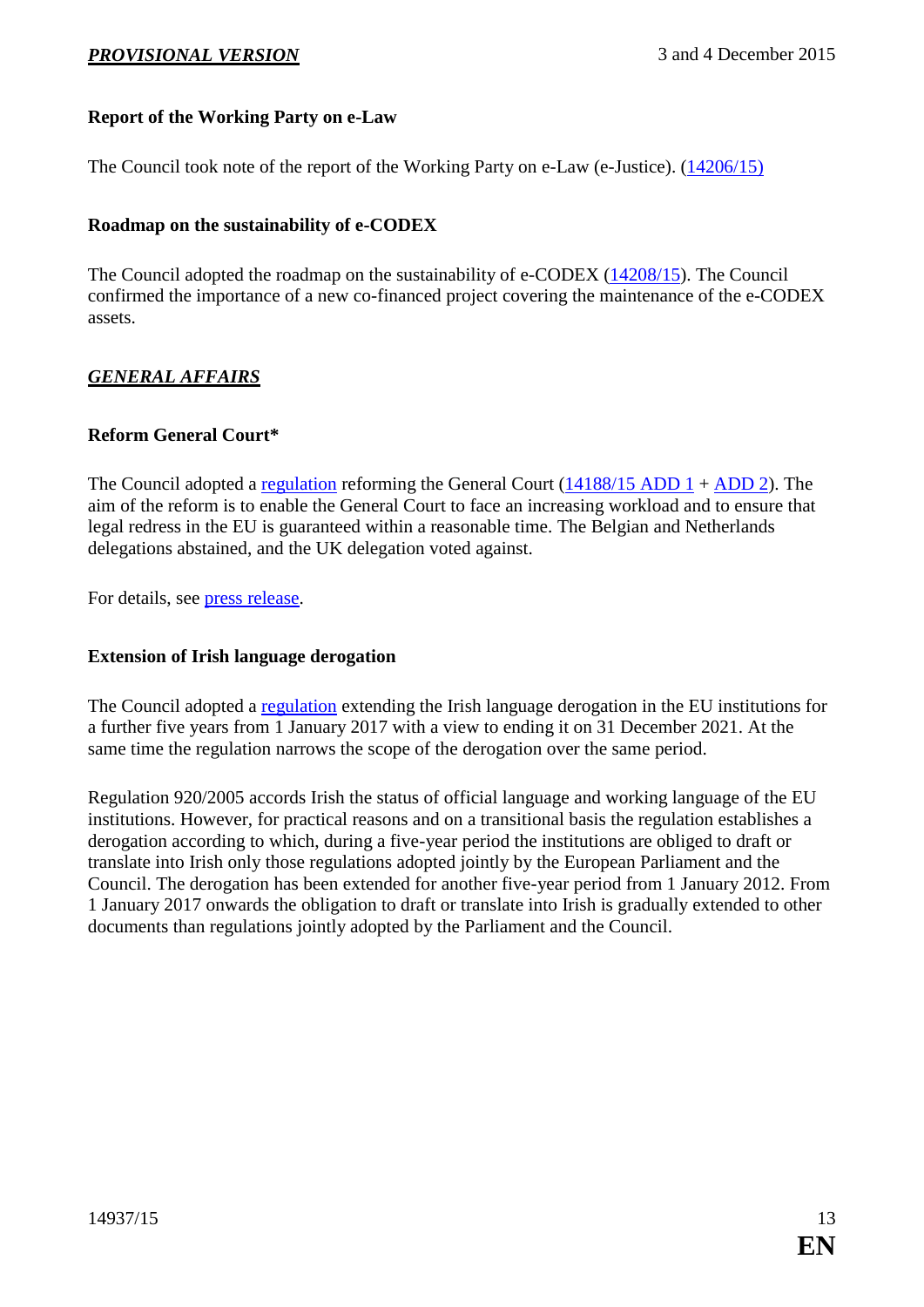### *FOREIGN AFFAIRS*

### <span id="page-13-0"></span>**Restrictive measures in view of the situation in Syria**

The Council amended restrictive measures in view of the situation in Syria. The statements of reasons for the designation of one person and three entities were amended.

### *COMMON SECURITY AND DEFENCE POLICY*

### <span id="page-13-1"></span>**European Union Advisory Mission for Civilian Security Sector Reform Ukraine**

The Council adopted a decision setting the financial reference amount of EUR 14 400 000 to cover the expenditure related to the European Union Advisory Mission for Civilian Security Sector Reform Ukraine (EUAM Ukraine) between 1 December 2015 and 30 November 2016. The Council extend the mandate of EUAM Ukraine by one year until 30 November 2017.

### *AGRICULTURE*

### <span id="page-13-2"></span>**Pesticides - maximum residue levels**

The Council decided not to oppose the adoption of a Commission regulation amending regulation 396/2005<sup>1</sup> as regards maximum residue levels for boscalid, clothianidin, thiamethoxam, folpet and tolclofos-methyl in or on certain products (amendment of annexes II and III) [\(13706/15\)](http://data.consilium.europa.eu/doc/document/ST-13706-2015-INIT/en/pdf).

Regulation 396/2005 establishes the maximum quantities of pesticide residues permitted in products of animal or vegetable origin intended for human or animal consumption. These maximum residue levels (MRLs) include, on the one hand, MRLs which are specific to particular foodstuffs intended for human or animal consumption and, on the other, a general limit which applies where no specific MRL has been set. MRL applications are communicated to the European Food Safety Authority (EFSA) which issue a scientific opinion on each intended new MRL. Based on EFSA's opinion, the Commission proposes a regulation to establish a new MRL or to amend or remove an existing MRL and modifying the annexes of regulation 396/2005 accordingly.

The Commission regulation is subject to the regulatory procedure with scrutiny. This means that now that the Council has given its consent, the Commission may adopt it, unless the European Parliament objects.

<sup>1</sup> **<sup>1</sup>** OJ L 070, 16.3.2005, p. 1.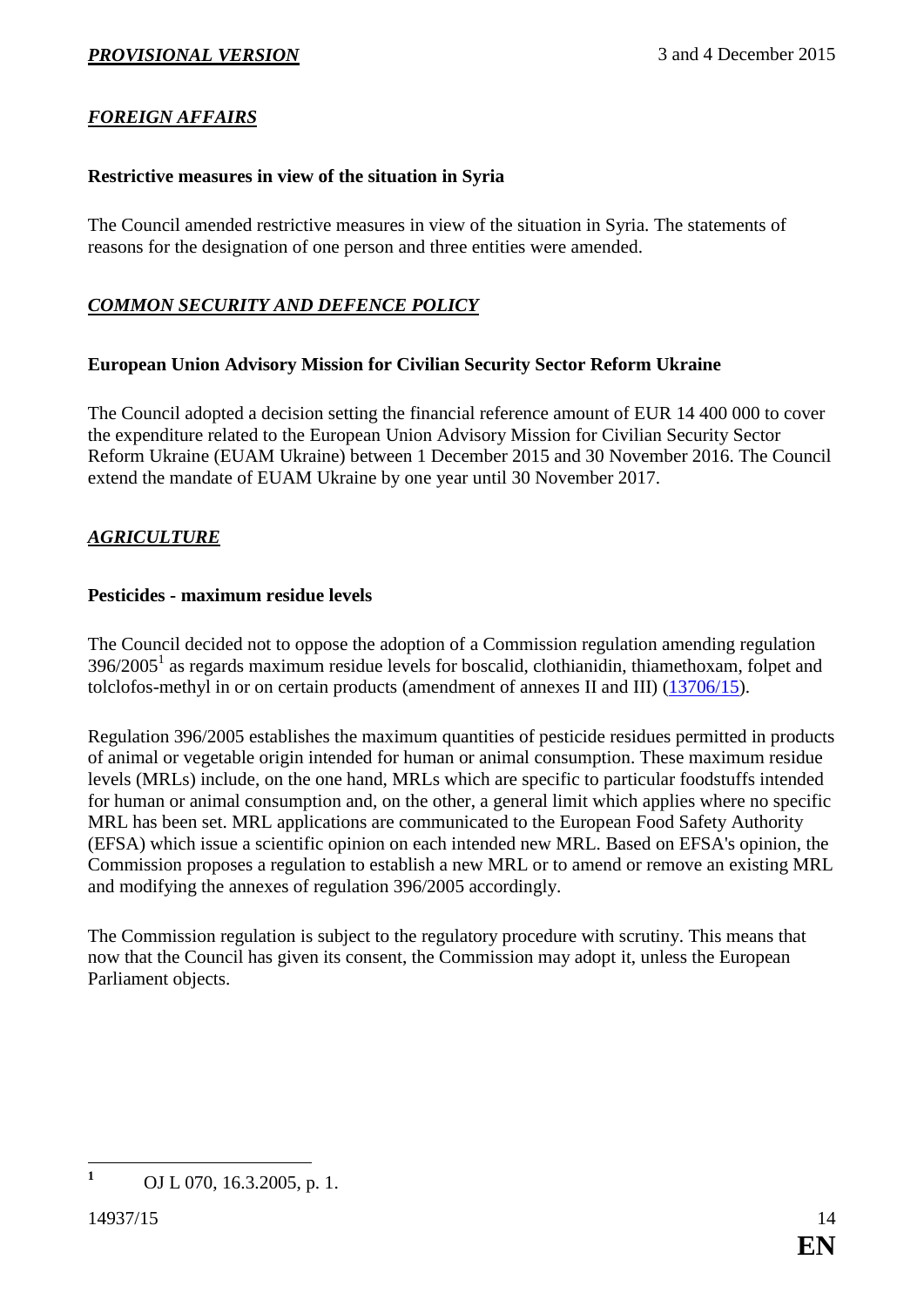## <span id="page-14-0"></span>**Central African forest initiative - Authorisation to sign a joint declaration**

The Council authorises the Commission to sign on the behalf of the EU the joint declaration of the Central African forest initiative (CAFI) [\(14732/15\)](http://data.consilium.europa.eu/doc/document/ST-14732-2015-INIT/en/pdf).

The declaration will be signed in the margin of the  $21<sup>st</sup>$  Conference of the Parties of the United Nations Conference on Climate Change (COP 21) taking place in Paris from 30 November to 13 December 2015. The declaration aims at addressing the challenges of deforestation and forest degradation to tackle climate change and biodiversity loss in Central Africa.

### *ENERGY*

### <span id="page-14-1"></span>**Exposure to ionising radiation**

The Council adopted conclusions on the justification of medical imaging involving exposure to ionising radiation *(*[13747/15](http://data.consilium.europa.eu/doc/document/ST-13747-2015-INIT/en/pdf)*),* which address the issue that a significant share of the medical radiological imaging taking place in the European Union may not be necessary, entailing an increased and unjustified level of patient exposure and associated exposures of workers and members of the public.

The conclusions invite therefore the Commission to pay particular attention to the legal provisions related to the proper justification of radiological imaging when reviewing the implementation of the current legislative framework, Directive 2013/59/Euratom.

### <span id="page-14-2"></span>**Production of electricity and heat**

The Council does not object to the Commission regulation reviewing, according to directive 2012/27/EU on energy efficiency**<sup>1</sup>** , the harmonised efficiency reference values for separate production of electricity and heat *(*[13021/15](http://data.consilium.europa.eu/doc/document/ST-13021-2015-INIT/en/pdf)*)* and repealing the Commission implementing decision 2011/877/EU. The Council will inform the European Parliament thereof.

The Commission act is subject to what is known as the regulatory procedure with scrutiny**<sup>2</sup>** . This means that now that the Council has given its consent, the Commission may adopt it, unless the European Parliament objects.

 $\mathbf{1}$  $\frac{1}{2}$  OJ L 315, 14.11.2012

**<sup>2</sup>** Council decision 1999/468/EC of 28 June 1999 laying down the procedures for the exercise of implementing powers conferred on the Commission (OJ L 184, 17.7.1999, p. 23), as amended by decision 2006/512/EC (OJ L 200, 22.7.2006, p. 11)